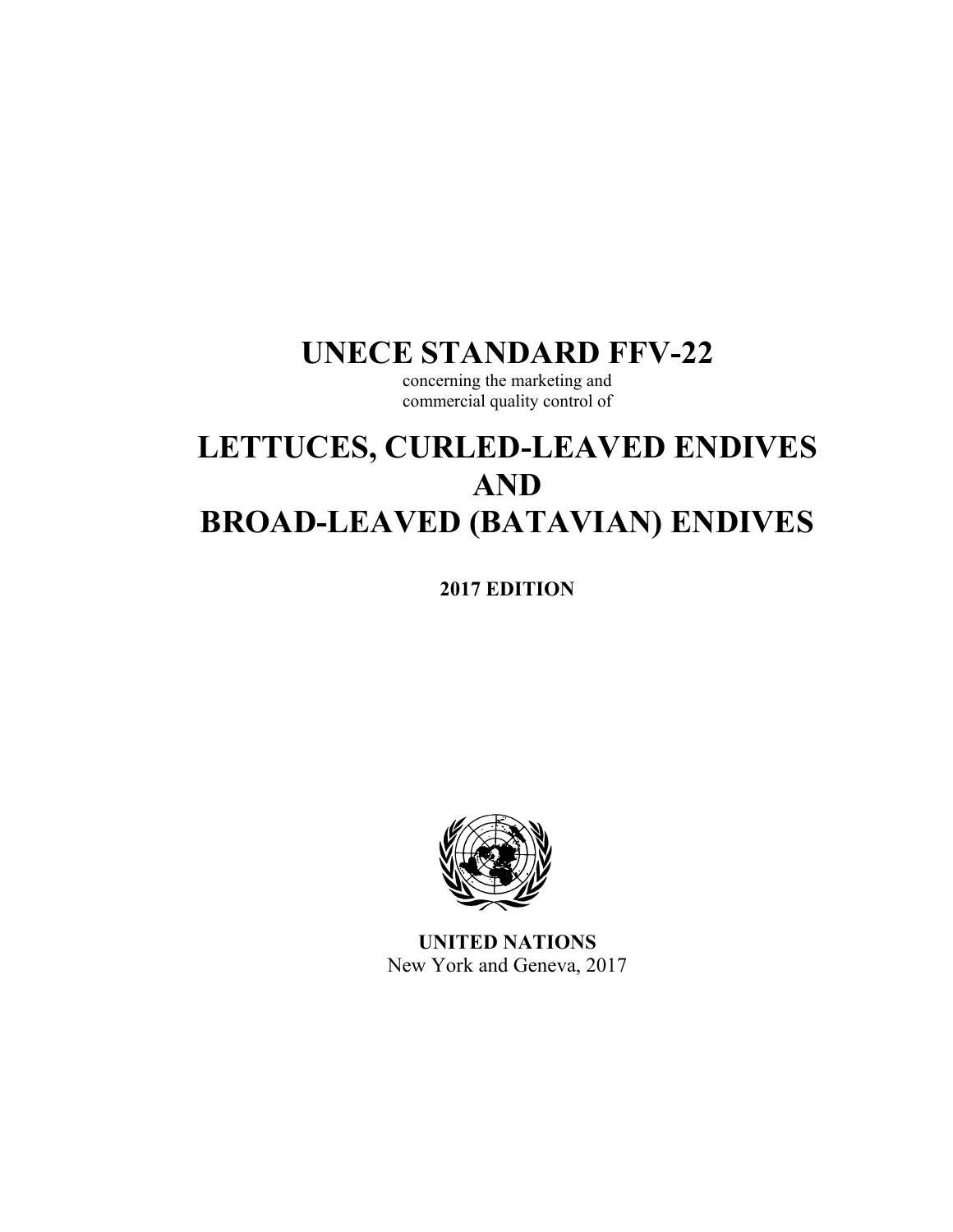#### **NOTE**

#### **Working Party on Agricultural Quality Standards**

The commercial quality standards developed by the Working Party on Agricultural Quality Standards of the United Nations Economic Commission for Europe (UNECE) help facilitate international trade, encourage highquality production, improve profitability and protect consumer interests. UNECE standards are used by governments, producers, traders, importers and exporters, and other international organizations. They cover a wide range of agricultural products, including fresh fruit and vegetables, dry and dried produce, seed potatoes, meat, cut flowers, eggs and egg products.

Any member of the United Nations can participate, on an equal footing, in the activities of the Working Party. For more information on agricultural standards, please visit our website <www.unece.org/trade/agr>.

The present Standard for Lettuces, curled-leaved endives and broad-leaved (batavian) endives is based on documents ECE/TRADE/C/WP.7/2008/7 and ECE/TRADE/C/WP.7/2012/8, reviewed and adopted by the Working Party at its sixty-sixth and sixty-eighth sessions**.** 

Aligned with the Standard Layout (2017)

The designations employed and the presentation of the material in this publication do not imply the expression of any opinion whatsoever on the part of the United Nations Secretariat concerning the legal status of any country, territory, city or area or of its authorities, or concerning the delimitation of its frontiers or boundaries. Mention of company names or commercial products does not imply endorsement by the United Nations.

All material may be freely quoted or reprinted, but acknowledgement is requested.

Please contact the following address with any comments or enquiries:

Agricultural Standards Unit Economic Cooperation and Trade Division United Nations Economic Commission for Europe Palais des Nations CH-1211 Geneva 10, Switzerland E-mail: agristandards@unece.org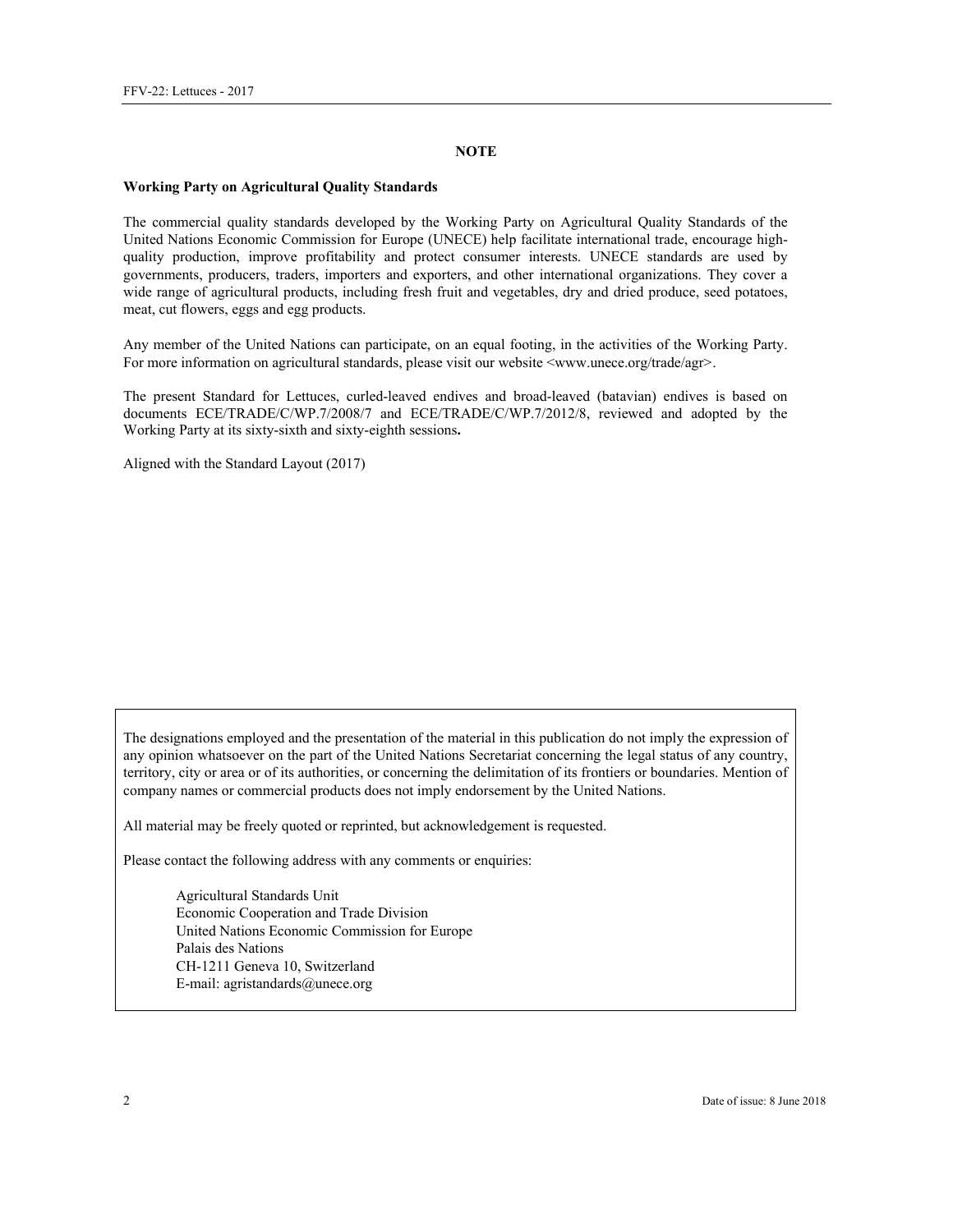# **UNECE Standard FFV-22 concerning the marketing and commercial quality control of lettuces, curled-leaved endives and broadleaved (batavian) endives**

# **I. Definition of produce**

This standard applies to:

- lettuces of varieties (cultivars) grown from:
	- *Lactuca sativa* var. *capitata* L. (head lettuces including crisphead and "Iceberg" type lettuces),
	- *Lactuca sativa* var*. longifolia* Lam. (cos or romaine lettuces),
	- *Lactuca sativa* var. *crispa* L. (leaf lettuces),
	- crosses of *these* varieties
- curled-leaved endives of varieties (cultivars) grown from *Cichorium endivia* var. *crispum* Lam.
- broad-leaved (Batavian) endives (escaroles) of varieties (cultivars) grown from *Cichorium endivia* var. *latifolium* Lam.

to be supplied fresh to the consumer.

This standard does not apply to produce for industrial processing, produce presented as individual leaves, lettuces with root ball or lettuces in pots.

# **II. Provisions concerning quality**

The purpose of the standard is to define the quality requirements for produce after preparation and packaging.

However, if applied at stages following export, products may show in relation to the requirements of the standard:

- a slight lack of freshness and turgidity
- a slight deterioration due to their development and their tendency to perish.

The holder/seller of products may not display such products or offer them for sale, or deliver or market them in any manner other than in conformity with this standard. The holder/seller shall be responsible for observing such conformity.

#### **A. Minimum requirements**

In all classes, subject to the special provisions for each class and the tolerances allowed, the produce must be:

• intact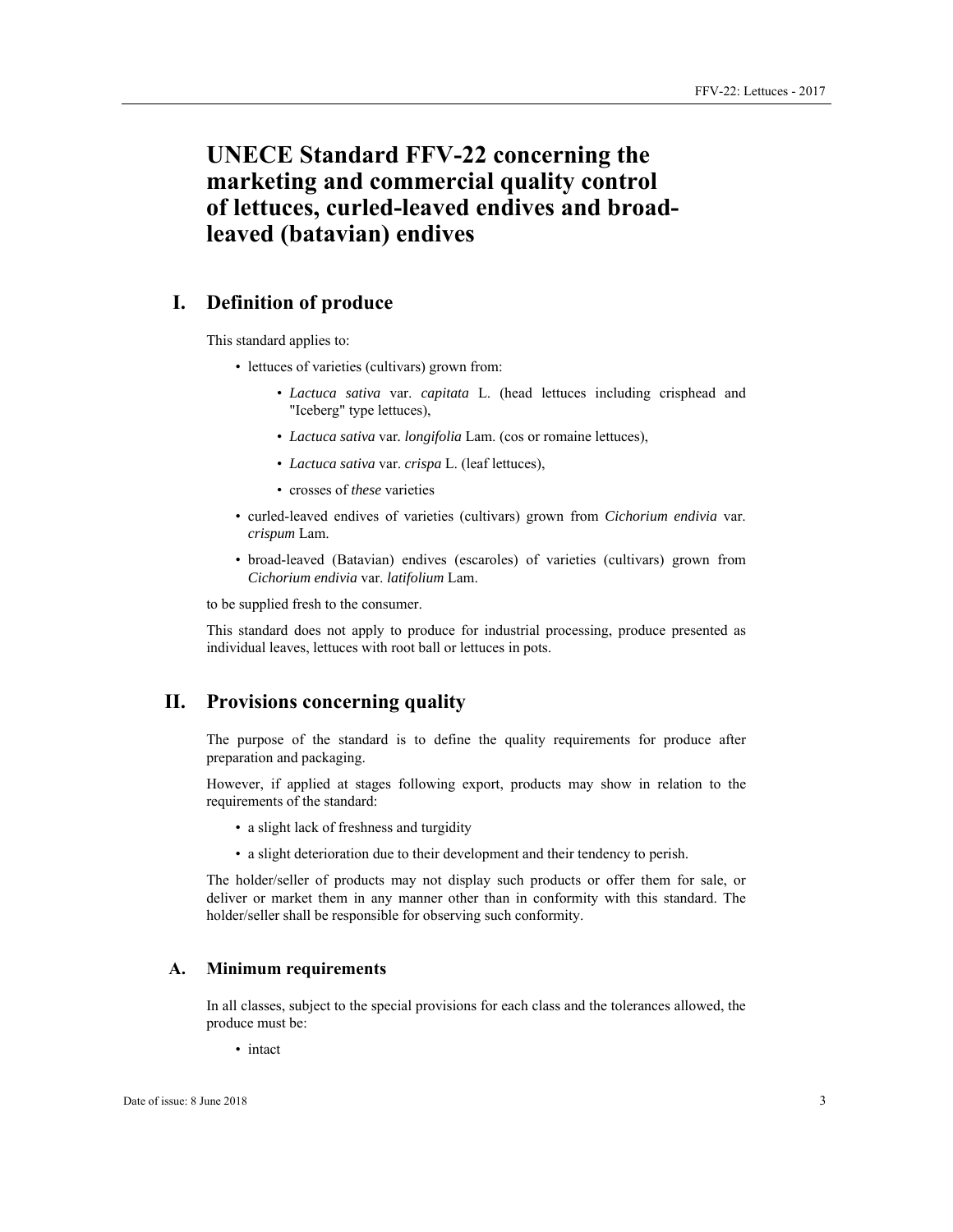- sound; produce affected by rotting or deterioration such as to make it unfit for consumption is excluded
- clean and trimmed, i.e. practically free from all earth or other growing medium and practically free of any visible foreign matter
- fresh in appearance
- practically free from pests
- practically free from damage caused by pests
- turgescent
- not running to seed
- free of abnormal external moisture
- free of any foreign smell and/or taste.

In the case of lettuce, a reddish discolouration, caused by low temperature during growth, is allowed, unless it seriously affects the appearance of the lettuce.

The roots must be cut close to the base of the outer leaves and the cut must be neat.

The produce must be of normal development. The development and condition of the produce must be such as to enable it:

- to withstand transportation and handling
- to arrive in a satisfactory condition at the place of destination.

#### **B. Classification**

The produce is classified in two classes, as defined below:

#### **(i) Class I**

Produce in this class must be of good quality. It must be characteristic of the variety and/or commercial type.

The produce must also be:

- well formed
- firm, taking into account the cultivation methods and the type of produce
- free from damage or deterioration impairing edibility
- free from frost damage.

Head lettuces must have a single well-formed heart. However, in the case of head lettuces grown under protection, the heart may be small.

Cos lettuces must have a heart, which may be small.

The centre of curled-leaved endives and broad-leaved (Batavian) endives must be yellow in colour.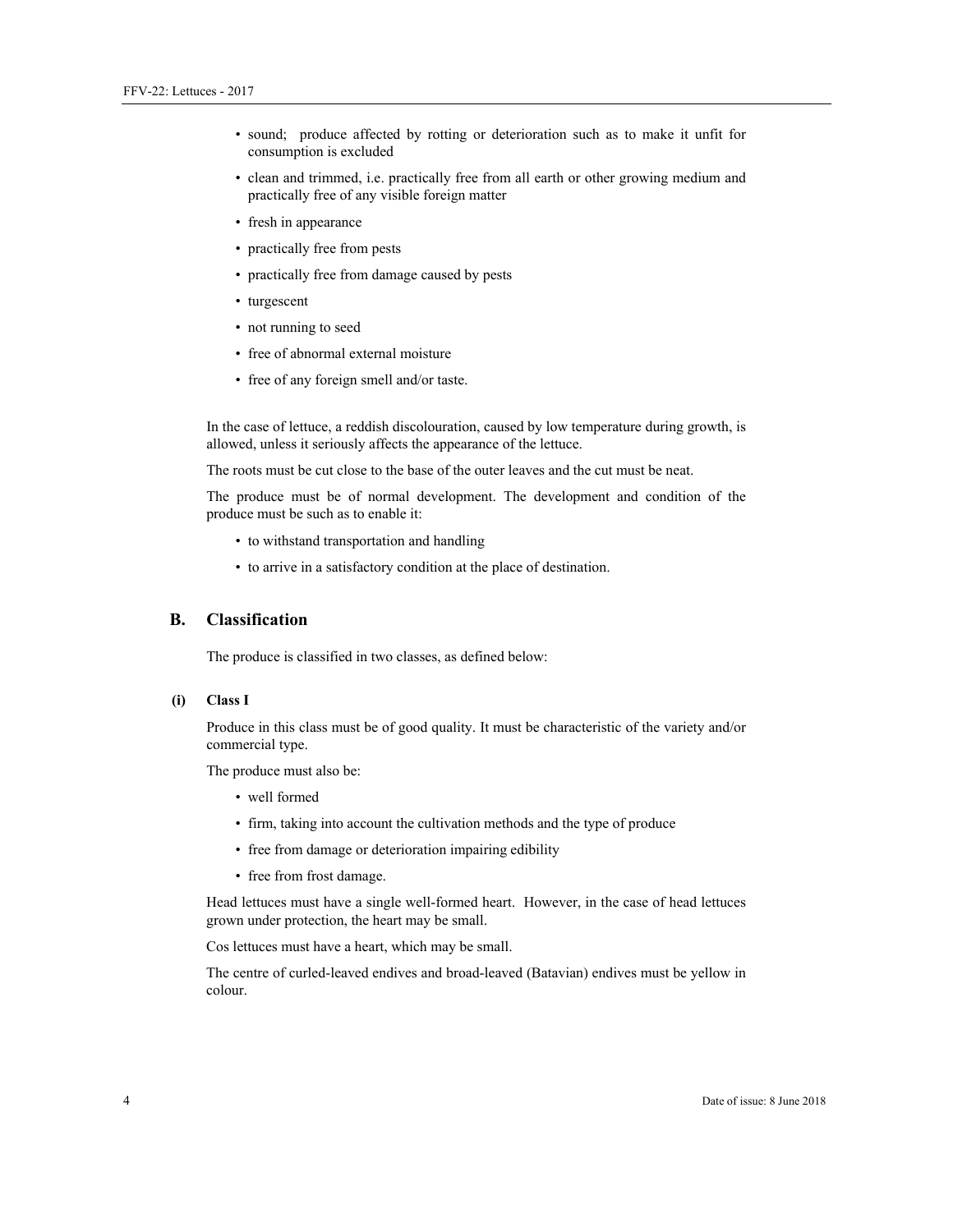#### **(ii) Class II**

This class includes produce which do not qualify for inclusion in Class I, but satisfy the minimum requirements specified above.

The produce must be:

- reasonably well-formed
- free from damage and deterioration which may seriously impair edibility.

The following defects may be allowed provided the produce retains its essential characteristics as regards the quality, the keeping quality and presentation:

- slight discolouration
- slight damage caused by pests.

Head lettuces must have a heart, which may be small. However, in the case of head lettuces grown under protection, absence of heart is permissible.

Cos lettuces may show no heart.

# **III. Provisions concerning sizing**

Size is determined by the weight of one unit.

To ensure uniformity in size, the range in size between produce in the same package shall not exceed:

#### **(a) Lettuces**

- 40 g when the lightest unit weighs less than 150 g per unit
- 100 g when the lightest unit weighs between 150 g and 300 g per unit
- 150 g when the lightest unit weighs between 300 g and 450 g per unit
- 300 g when the lightest unit weighs more than 450 g per unit.

#### **(b) Curled-leaved and broad-leaved (Batavian) endives**

• 300 g.

### **IV. Provisions concerning tolerances**

At all marketing stages, tolerances in respect of quality and size shall be allowed in each lot for produce not satisfying the requirements of the class indicated.

#### **A. Quality tolerances**

#### **(i) Class I**

A total tolerance of 10 per cent, by number, of produce not satisfying the requirements of the class, but meeting those of Class II is allowed. Within this tolerance not more than 1 per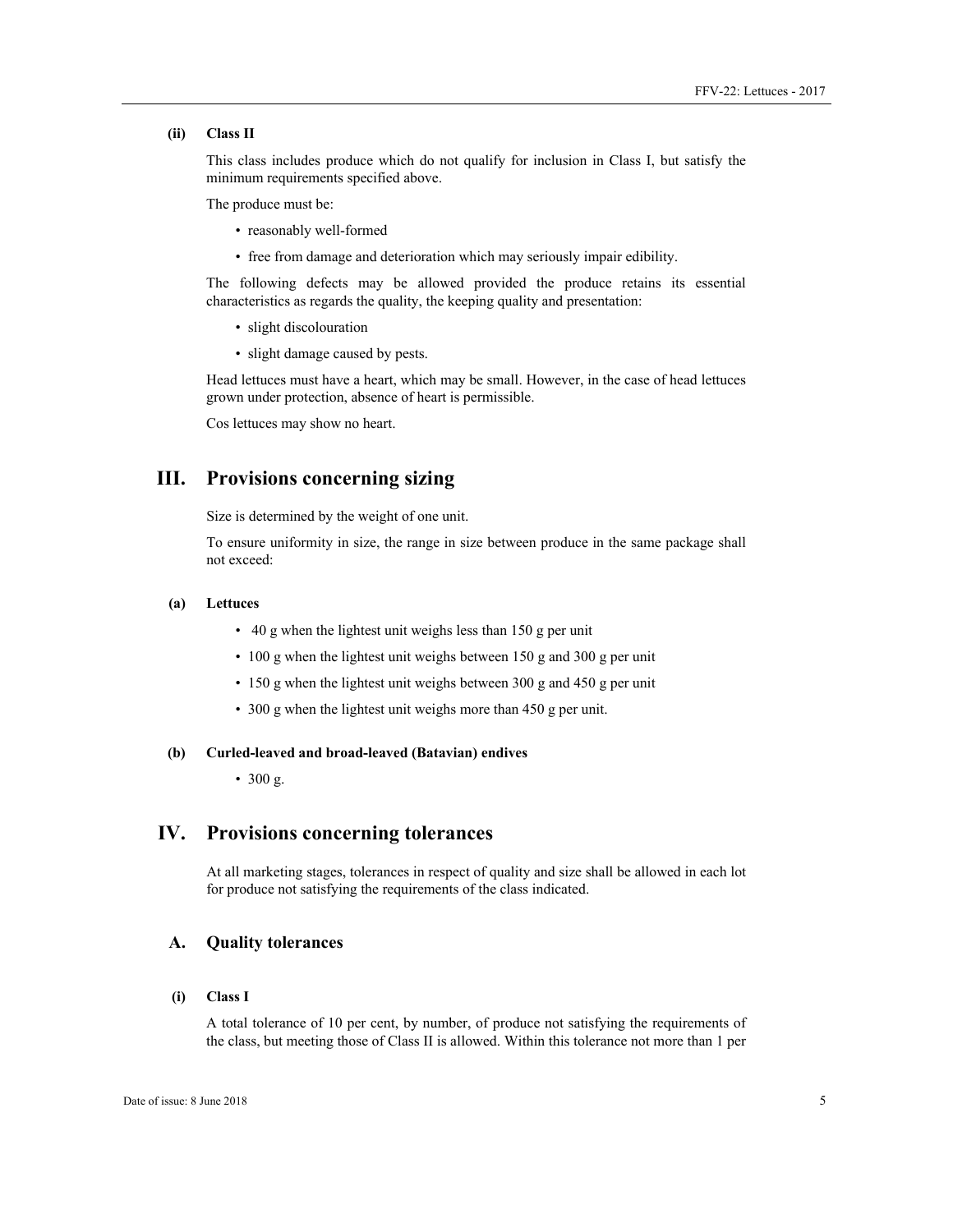cent in total may consist of produce satisfying neither the requirements of Class II quality nor the minimum requirements, or of produce affected by decay.

#### **(ii) Class II**

A total tolerance of 10 per cent, by number, of produce satisfying neither the requirements of the class nor the minimum requirements is allowed. With this tolerance not more than 2 per cent in total may consist of produce affected by decay.

#### **B. Size tolerances**

For all classes: a total tolerance of 10 per cent, by number, of produce not satisfying the requirements as regards sizing is allowed..

# **V. Provisions concerning presentation**

#### **A. Uniformity**

The contents of each package must be uniform and contain only produce of the same origin, variety or commercial type, quality and size.

However, a mixture of lettuces and/or endives of distinctly different varieties, commercial types and/or colours may be packed together in a package, provided they are uniform in quality and, for each variety, commercial type and/or colour concerned, in origin. However, in case of those mixtures uniformity in size is not required.

The visible part of the contents of the package must be representative of the entire contents.

#### **B. Packaging**

The produce must be packed in such a way as to protect it properly. It must be reasonably packed having regard to the size and type of packaging, without empty spaces or crushing.

The materials used inside the package must be clean and of a quality such as to avoid causing any external or internal damage to the produce. The use of materials, particularly paper or stamps bearing trade specifications, is allowed, provided the printing or labelling has been done with non-toxic ink or glue.

Packages must be free of all foreign matter.

# **VI. Provisions concerning marking**

Each package<sup>1</sup> must bear the following particulars, in letters grouped on the same side, legibly and indelibly marked, and visible from the outside:

 $\overline{a}$ 

<sup>&</sup>lt;sup>1</sup> These marking provisions do not apply to sales packages presented in packages. However, they do apply to sales packages (pre-packages) presented individually.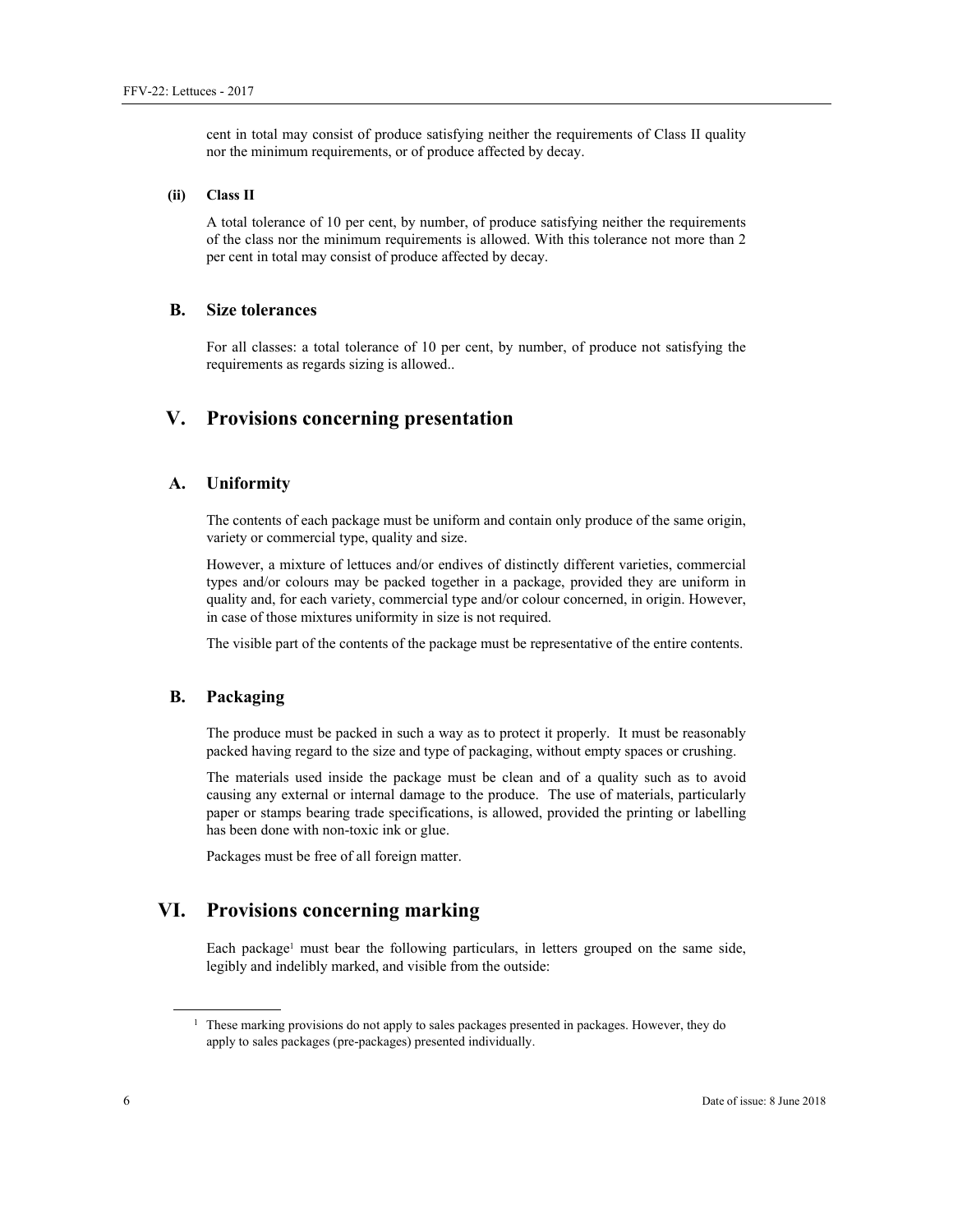#### **A. Identification**

Packer and/or dispatcher/exporter:

Name and physical address (e.g. street/city/region/postal code and, if different from the country of origin, the country) or a code mark officially recognized by the national authority<sup>2</sup> if the country applying such a system is listed in the UNECE database.

#### **B. Nature of produce**

- "Lettuces", "butterhead lettuces", "batavia", "crisphead lettuces (Iceberg)", "cos lettuces", "leaf lettuce" (or, for example and where appropriate, "Oak leaf", "Lollo bionda", "Lollo rossa"),"curled-leaved endives", "broad-leaved (Batavian) endives", or equivalent denomination if the contents are not visible from the outside
- "Grown under protection", or equivalent denomination, where appropriate
- Name of the variety (optional)
- "Mixture of lettuces/endives", or equivalent denomination in the case of a mixture of lettuces and/or endives of distinctly different varieties, commercial types and/or colours. If the produce is not visible from the outside, the varieties, commercial types and/or colours and the quantity of each in the package must be indicated.

#### **C. Origin of produce**

• Country of origin3 and, optionally, district where grown, or national, regional or local place name.

In the case of a mixture of lettuces and/or endives of distinctly different varieties, commercial types and/or colours of different origins, the indication of each country of origin shall appear next to the name of the variety, commercial type and/or colour concerned.

#### **D. Commercial specifications**

- Class
- Size, expressed by the minimum weight per unit, or number of units.

# **E. Official control mark (optional)**

 $\overline{a}$ 

<sup>2</sup> The national legislation of a number of countries requires the explicit declaration of the name and address. However, in the case where a code mark is used, the reference "packer and/or dispatcher (or equivalent abbreviations)" has to be indicated in close connection with the code mark, and the code mark should be preceded by the ISO 3166 (alpha) country/area code of the recognizing country, if not the country of origin.<br><sup>3</sup> The full or a commonly used name should be indicated.